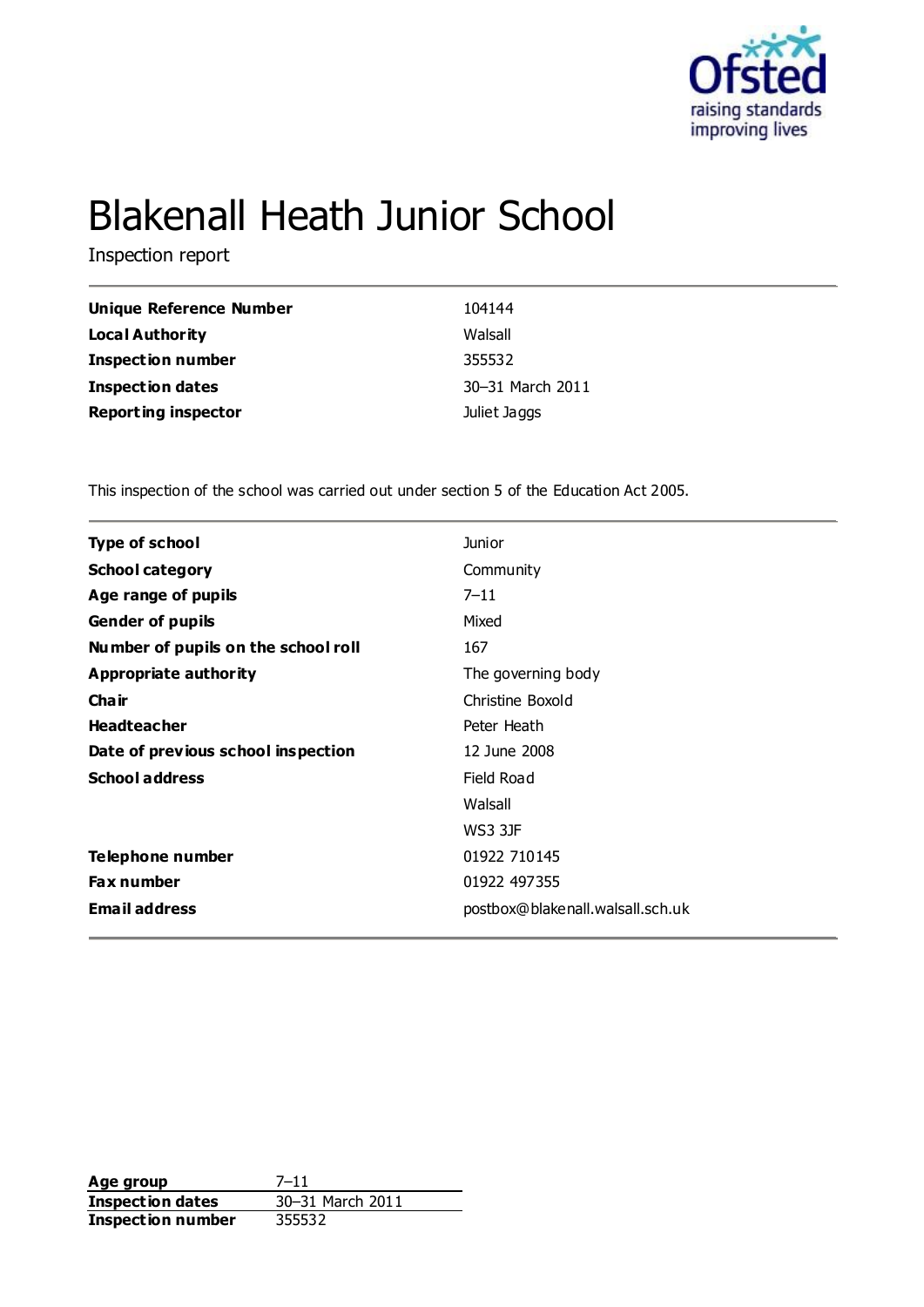The Office for Standards in Education, Children's Services and Skills (Ofsted) regulates and inspects to achieve excellence in the care of children and young people, and in education and skills for learners of all ages. It regulates and inspects childcare and children's social care, and inspects the Children and Family Court Advisory Support Service (Cafcass), schools, colleges, initial teacher training, work-based learning and skills training, adult and community learning, and education and training in prisons and other secure establishments. It assesses council children's services, and inspects services for looked after children, safeguarding and child protection.

Further copies of this report are obtainable from the school. Under the Education Act 2005, the school must provide a copy of this report free of charge to certain categories of people. A charge not exceeding the full cost of reproduction may be made for any other copies supplied.

If you would like a copy of this document in a different format, such as large print or Braille, please telephone 0300 123 4234, or email **[enquiries@ofsted.gov.uk](mailto:enquiries@ofsted.gov.uk)**.

You may copy all or parts of this document for non-commercial educational purposes, as long as you give details of the source and date of publication and do not alter the documentation in any way.

To receive regular email alerts about new publications, including survey reports and school inspection reports, please visit our website and go to 'Subscribe'.

Royal Exchange Buildings St Ann's Square Manchester M2 7LA T: 0300 123 4234 Textphone: 0161 618 8524 E: **[enquiries@ofsted.gov.uk](mailto:enquiries@ofsted.gov.uk)**

W: **[www.ofsted.gov.uk](http://www.ofsted.gov.uk/)**

© Crown copyright 2011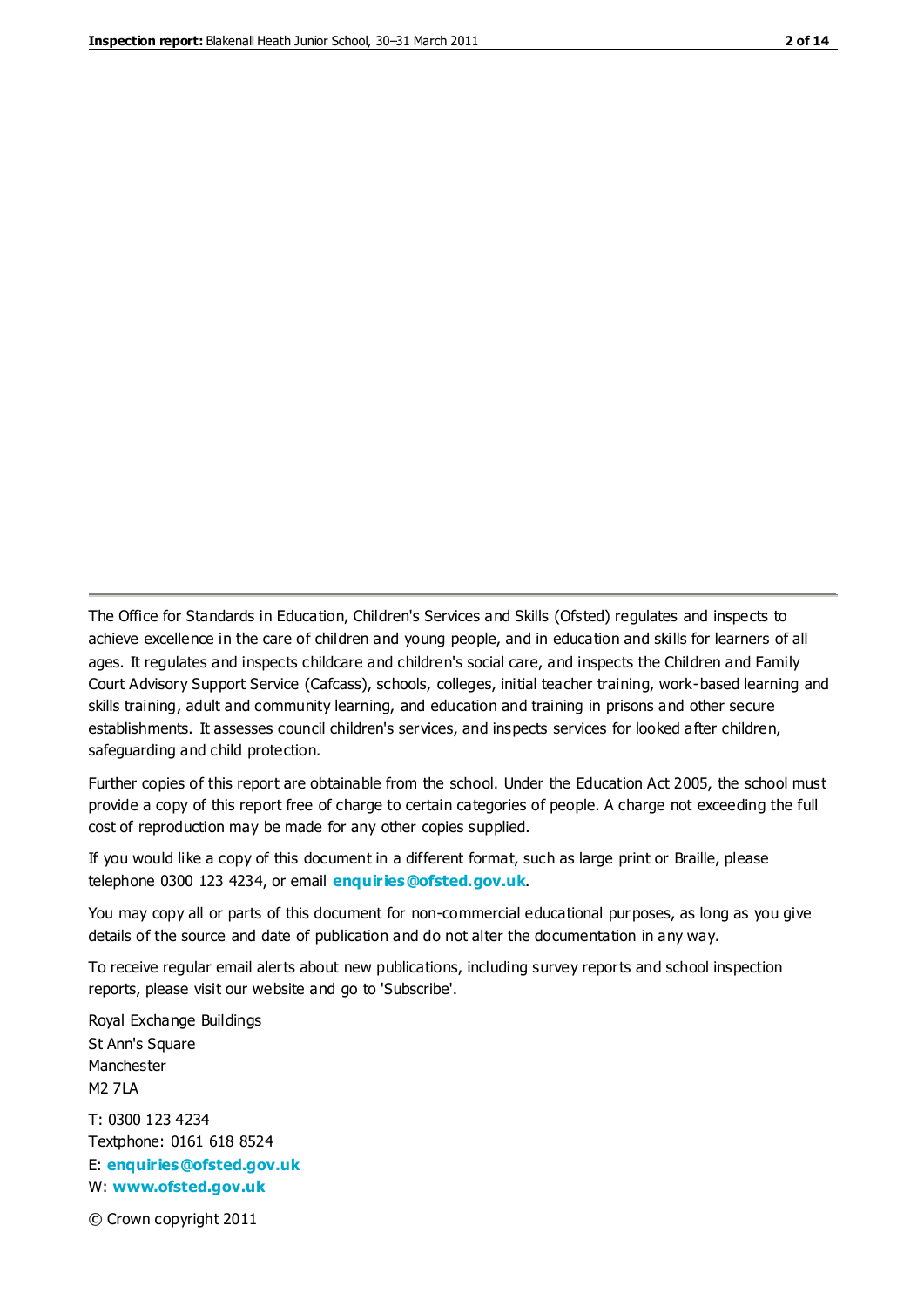## **Introduction**

This inspection was carried out by three additional inspectors. The inspectors observed teaching and learning in 16 lessons, seeing 11 teachers, and had meetings with members of the governing body, staff and groups of pupils. Inspectors observed the school's work, and looked at self-evaluation documentation, monitoring and assessment information, lesson plans and school policies. They analysed questionnaires from 154 pupils, 13 staff and 76 parents and carers. The school's safeguarding procedures were also evaluated.

The inspection team reviewed many aspects of the school's work. It looked in detail at a number of key areas.

- The impact of the school's actions to accelerate progress and so improve attainment, particularly in English.
- The impact of the school's strategy to raise and sustain better levels of attendance.
- The effectiveness of the school's self-evaluation strategy in challenging weaknesses and stimulating quantifiable improvement.

## **Information about the school**

Blakenall Heath Junior School is smaller than the average primary school. The largest group of pupils are of White British heritage and the proportion of pupils from minority ethnic groups is well below average. A large proportion of pupils, almost 60%, are known to be eligible for free school meals. Nearly a quarter of the pupils have special educational needs and/or disabilities. Most of the pupils join the school from the nearby feeder school and live within the immediate area. The school has gained Healthy Schools status and the bronze Eco Schools award.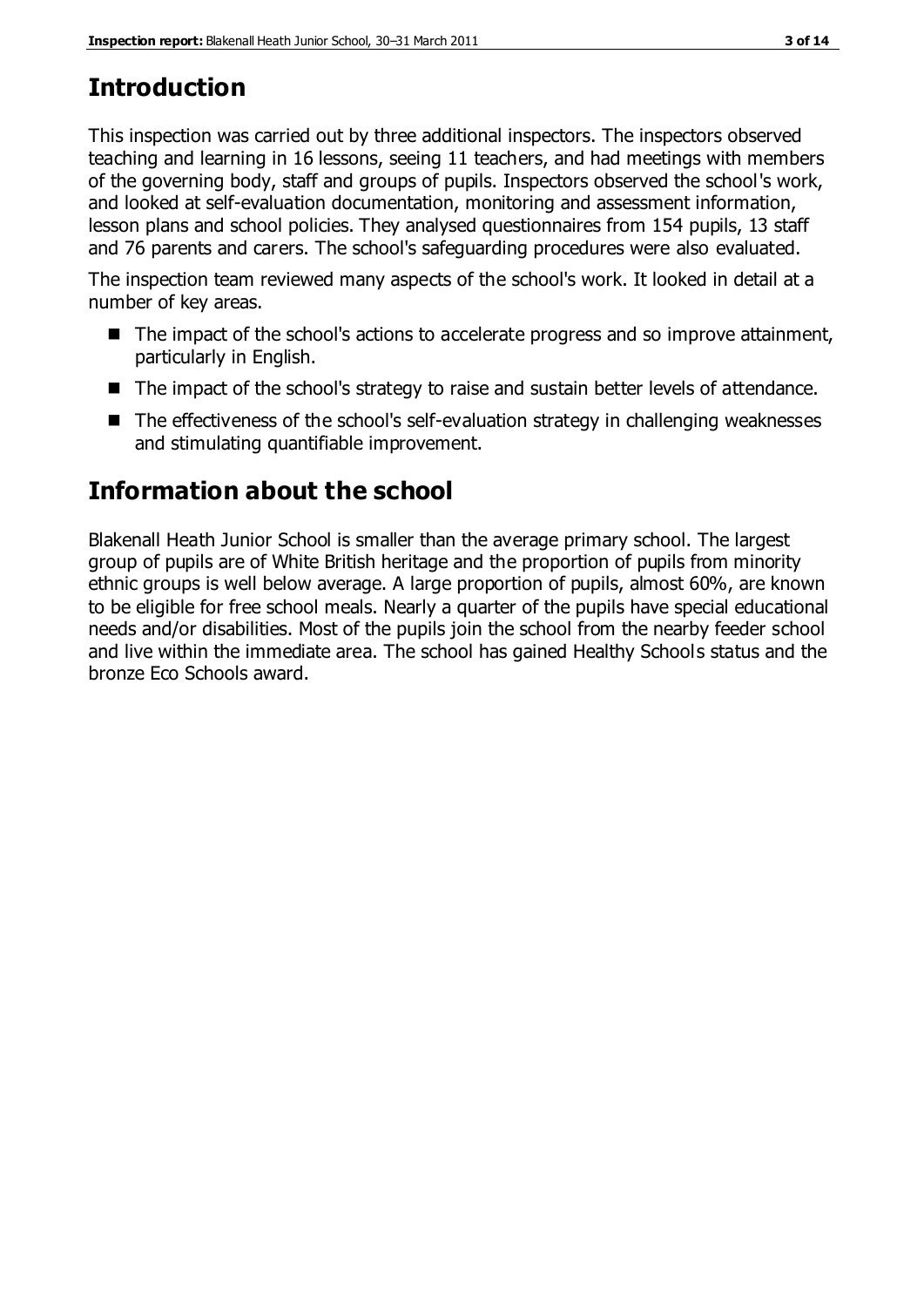## **Inspection judgements**

| Overall effectiveness: how good is the school?  |  |
|-------------------------------------------------|--|
| The school's capacity for sustained improvement |  |

## **Main findings**

Blakenall Heath Junior School is a satisfactory school. Senior leaders are determined that each child will have a positive experience and succeed in spite of the challenges they face. Care, guidance and support are good and parents and carers are extremely positive about the education that their children receive. There has been a marked improvement in attendance which is now average. Senior leaders prioritise pupils' safety and welfare and the result is a pleasant learning environment that encourages pupils to commit to school. Pupils feel valued and they appreciate all that is done for them. They assume responsibility easily so they behave well and treat the facilities with respect.

Senior leaders use their own self-evaluation strategies to gather details about their work. Although the results are not always sufficiently quantified, they enable leaders to identify the school's broad strengths and weaknesses. This sound self-evaluation has prompted a number of recent strategic improvements that are having an impact on pupils' achievement. English and mathematics are now taught in sets so teaching has become more focused on meeting the particular needs of pupils in these lessons. However, work within English is not always finely tuned to the abilities within the set. Attainment is low but progress has improved significantly since January and is now satisfactory. The school's checks on pupils' progress are continually reviewed. Senior leaders are alert to potential underachievement, and extra individual and small group sessions are some of the successful strategies leading to better progress These recent successes in addition to the steady improvement since the last inspection mean the school has a satisfactory capacity for sustained improvement.

The whole-school changes are having an impact in the classroom, but practice is not yet consistently good across the school. In English, pupils now talk about their learning because of the comprehensive marking strategies used by some teachers. These are not universal and have yet to be applied in mathematics. Lessons are busy but not all pupils are able to explain the purpose of the activities. Some teachers skilfully persevere when helping individuals to understand their errors but others overlook opportunities to focus learning. The school's data collection systems are robust but analysis has yet to generate challenging targets for pupils, particularly those with special educational needs and/or disabilities or more able pupils. This means that these groups make steady rather than accelerated progress.

Members of the governing body are extremely positive about helping the school and they use their expertise well to monitor the financial management of the school. They understand the academic priorities and are beginning to analyse the pupils' performance so that they too can contribute to more rigorous target setting.

Up to 40% of the schools whose overall effectiveness is judged satisfactory may receive a monitoring visit by an Ofsted inspector before their next section 5 inspection.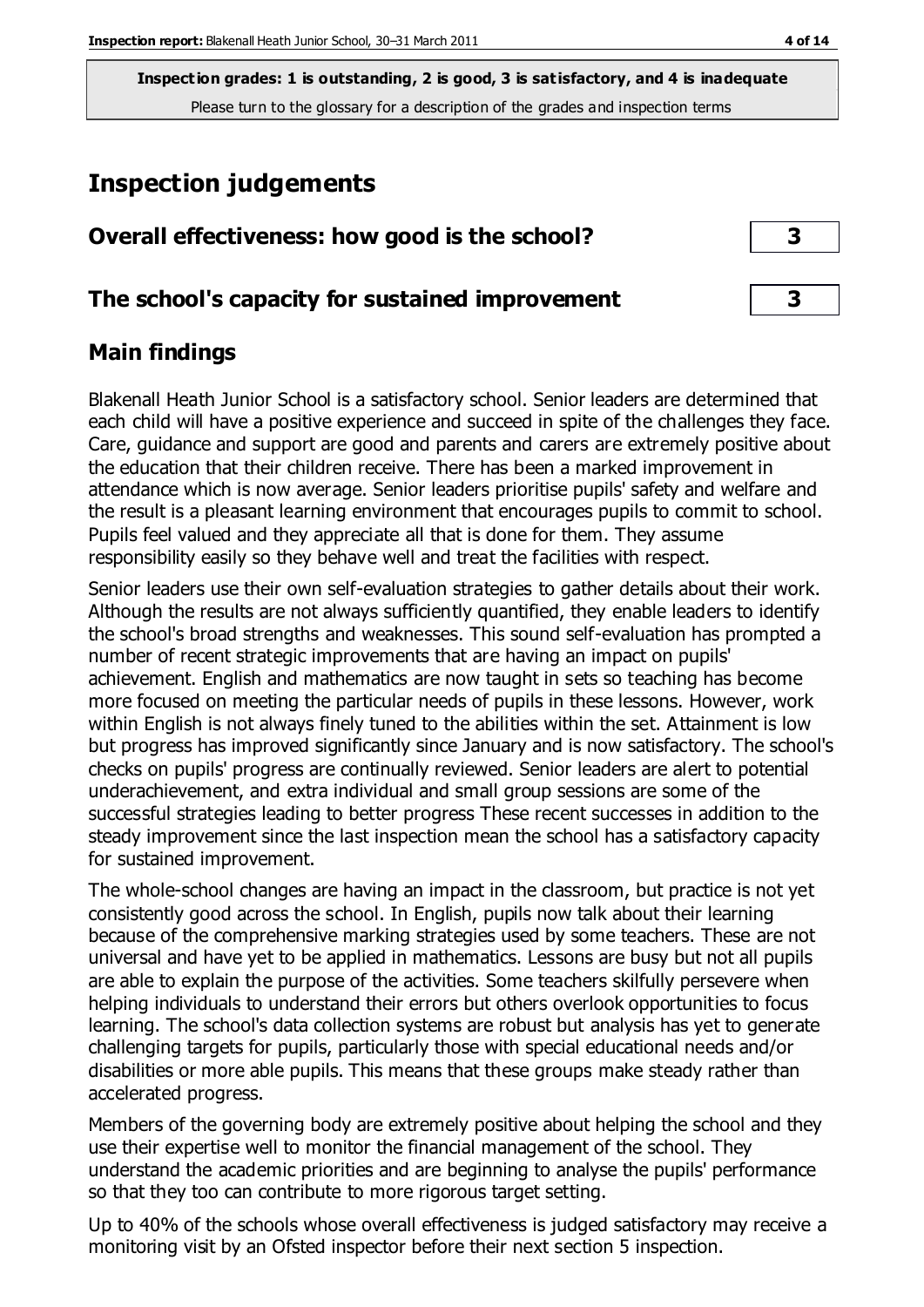## **What does the school need to do to improve further?**

- Improve teaching by:
	- communicating constructive feedback to pupils, particularly in mathematics, so that they clearly understand how to improve
	- $-$  ensuring that all pupils understand the learning intention from the beginning of the lesson so that dialogue about activities and concepts enhance learning.
- Sharpen the impact of data analysis so that all pupils, and especially those with special educational needs and/or disabilities, and the more able, make better progress by:
	- providing relevant and immediate targets that motivate success
	- matching activities in lessons more closely to the needs of different pupils, particularly in English.
- Improve the impact of all leaders and managers, including members of the governing body, by incorporating quantifiable measures of success within selfevaluation procedures.

## **Outcomes for individuals and groups of pupils 3**

Pupils are enthusiastic and they are quick to settle to work. Most of them can describe the tasks which have been set but some are not aware of what they are learning. Pupils are keen to test their understanding by discussing different applications of new ideas. For example, pupils in Year 5 were excited by a rapid mental multiplication quiz which meant they were equipped to tackle the more complex two-step word problems that followed. Pupils work effectively in groups or with a partner and they sustain their learning activities together. Pupils in Year 6 enjoyed building a framework for writing a discussion text about the rights of ghosts so they were able to present counter-arguments. When provided with writing frames that help to break down writing into small steps, pupils are able to express themselves accurately but the quality of prose is variable when they draft work independently.

Pupils join the school with low levels of attainment. They take time to readjust to school after the summer but they do make much better progress once they are settled. Attainment in mathematics is slightly higher than that in English but overall attainment is still low by the time pupils leave. Nevertheless, progress is showing secure and rapid improvement and so achievement is satisfactory. The progress of pupils with special educational needs and/or disabilities is a little uneven across different classes but it is satisfactory overall. Those eligible for free school meals make better than expected gains in their learning throughout the year because of the emphasis on their engagement with school. More able pupils are not always challenged sufficiently to achieve their best, so sometimes their rate of learning drops.

Pupils' positive personal qualities and commitment to school mean they behave well and are satisfactorily prepared for the next stages in their education. Pupils say that the best thing about school is that everyone is friendly. They feel safe and reassured by their peers who take on the role of 'school patrol'. Pupils volunteer calmly when they anticipate that something needs to be done. They are committed to consultations with the local authority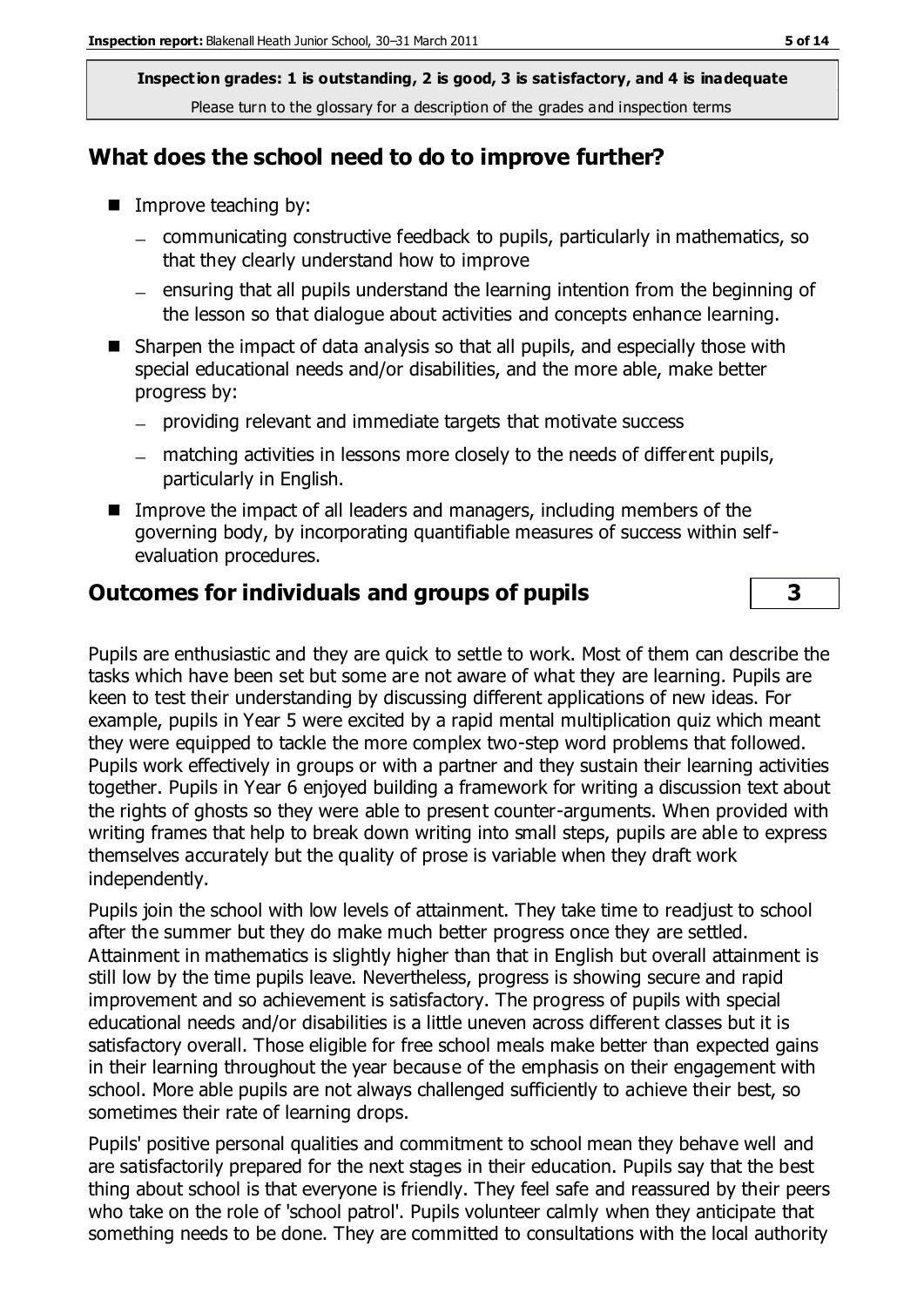## **Inspection grades: 1 is outstanding, 2 is good, 3 is satisfactory, and 4 is inadequate**

Please turn to the glossary for a description of the grades and inspection terms

meal service providers so that they can influence healthy menu choices in school. Many of them respond well to the high expectations of the popular 'sing up' activity as they are good singers and enjoy representing the school in local community events. The heads of the new school houses are proud of their position and they are encouraging a growing commitment to fundraising for local charities. Pupils are understanding and welcoming, but have limited experience of people from cultures different from their own.

These are the grades for pupils' outcomes

| Pupils' achievement and the extent to which they enjoy their learning                                                     |                         |
|---------------------------------------------------------------------------------------------------------------------------|-------------------------|
| Taking into account:<br>Pupils' attainment <sup>1</sup>                                                                   |                         |
| The quality of pupils' learning and their progress                                                                        |                         |
| The quality of learning for pupils with special educational needs and/or disabilities<br>and their progress               |                         |
| The extent to which pupils feel safe                                                                                      | $\mathbf{2}$            |
| Pupils' behaviour                                                                                                         | $\mathbf{2}$            |
| The extent to which pupils adopt healthy lifestyles                                                                       | $\overline{\mathbf{2}}$ |
| The extent to which pupils contribute to the school and wider community                                                   | $\overline{2}$          |
| The extent to which pupils develop workplace and other skills that will contribute to<br>their future economic well-being |                         |
| Taking into account:<br>Pupils' attendance <sup>1</sup>                                                                   |                         |
| The extent of pupils' spiritual, moral, social and cultural development                                                   | 3                       |

<sup>1</sup> The grades for attainment and attendance are: 1 is high; 2 is above average; 3 is broadly average; and 4 is low

## **How effective is the provision?**

Teachers plan activities logically so lessons are brisk and pupils are attentive. Activities in mathematics sessions are varied so the needs of different learners are met simultaneously. However, routine lesson planning rarely addresses the varied needs of individual pupils; most pupils complete identical tasks in English so there is not the range of support and challenge in these lessons. Marking procedures are consistent in literacy books and pupils are beginning to develop effective habits for identifying how they can improve. However, the feedback provided in other subjects is more variable so pupils do not always understand what they have to do to make progress.

The existing curriculum is planned to sustain the priority for improving literacy and numeracy and there are systems in place to measure its impact. Pupils have access to a variety of intervention strategies if their achievement levels start to fall. For example, a small group of Year 4 pupils are attending extra reading sessions and they have made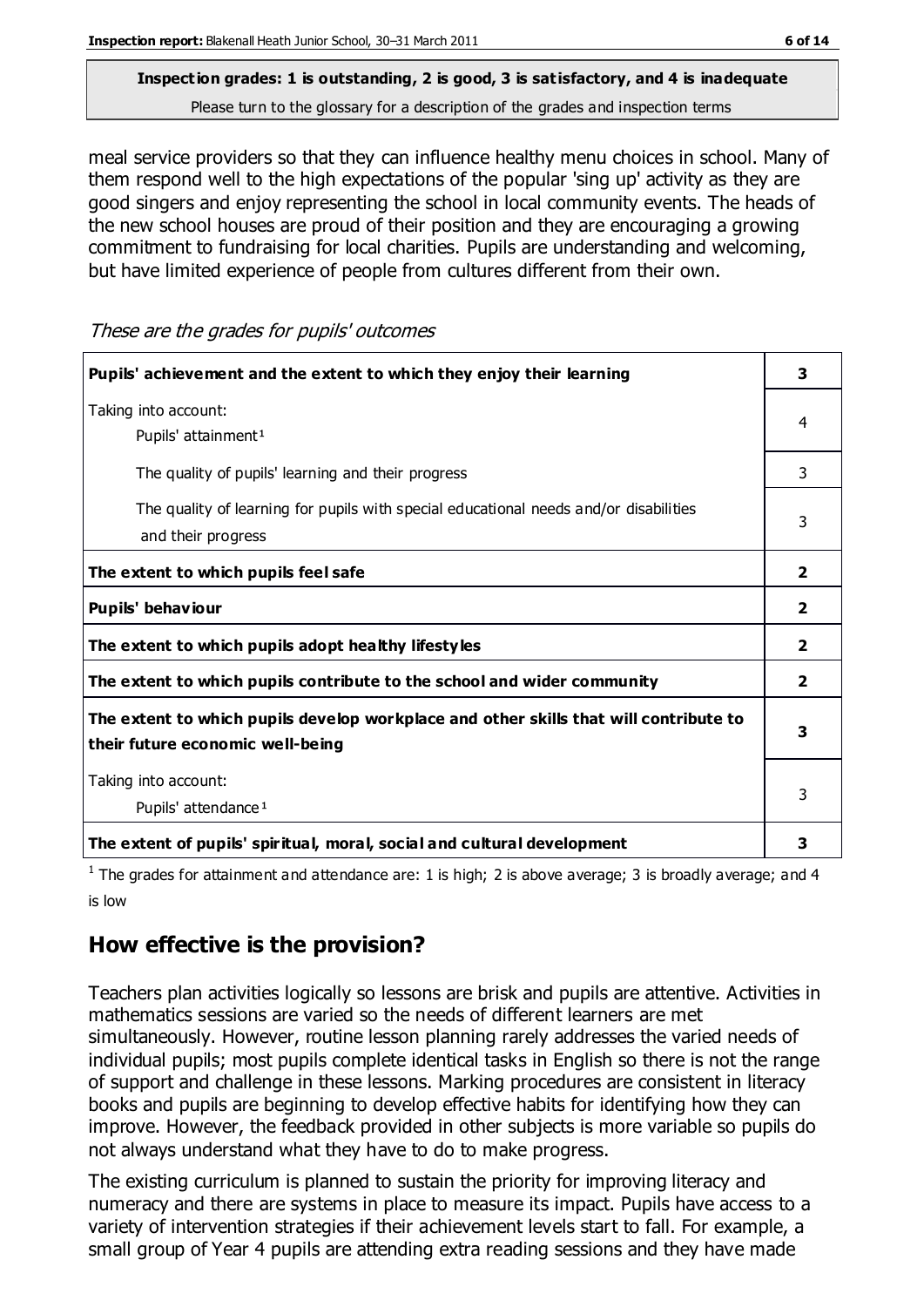good progress during their ten-week course. The school has just initiated a curriculum review to reflect the themes within it. For example, pupils' information and communication technology (ICT) skills are improving because they are now integrated into other subjects. Pupils' learning and personal development are supported by memorable events such as the Year 6 visit to Ironbridge and by a range of extra-curricular activities, including gardening and drama.

Provision for the pupils' good care is founded on some key partnerships. The learning mentor is pivotal to the good relationship between parents, carers and the educational welfare officer and this is having a positive impact on reducing absence. Links with the partner infant school ensure that effective transition arrangements help new pupils settle quickly. Senior leaders persevere on behalf of vulnerable pupils to ensure that they receive support from external agencies. The learning mentor and the coordinator for pupils with special educational needs and/or disabilities monitor the general progress of these pupils but current targets are not challenging enough to promote even better achievement.

| The quality of teaching                                                                                    |  |
|------------------------------------------------------------------------------------------------------------|--|
| Taking into account:<br>The use of assessment to support learning                                          |  |
| The extent to which the curriculum meets pupils' needs, including, where relevant,<br>through partnerships |  |
| The effectiveness of care, guidance and support                                                            |  |

## **How effective are leadership and management?**

The headteacher has done much to establish the positive atmosphere in the school. Underachievement has been tackled steadily and there is now a real sense of progress. Middle leadership responsibilities are shared among a team and, to support their professional development, roles rotate on an annual basis. Their expertise is integrated across the core subjects so there is a growing trend for common learning and assessment practices to promote literacy and numeracy. These have not been fully coordinated with provision for those with special educational needs and/or disabilities, but this is now improving.

The school promotes equality satisfactorily. Senior leaders are using their data in consultation with middle leaders to tailor provision for certain groups. For example, reading journals have been introduced for a group of Year 5 boys to encourage better progress in reading. Middle leaders use curriculum review procedures to address lower standards. For example, the quality of pupils' writing and punctuation is improving after middle leaders identified this issue while monitoring exercise books. Senior leaders create an inclusive learning environment but tracking procedures to gauge the extent to which particular individuals are overcoming challenges that affect their achievement and attendance are not yet fully in place.

Various stakeholders are consulted about their views of school events and procedures but because some self-evaluation is not set against numeric measures, this limits how well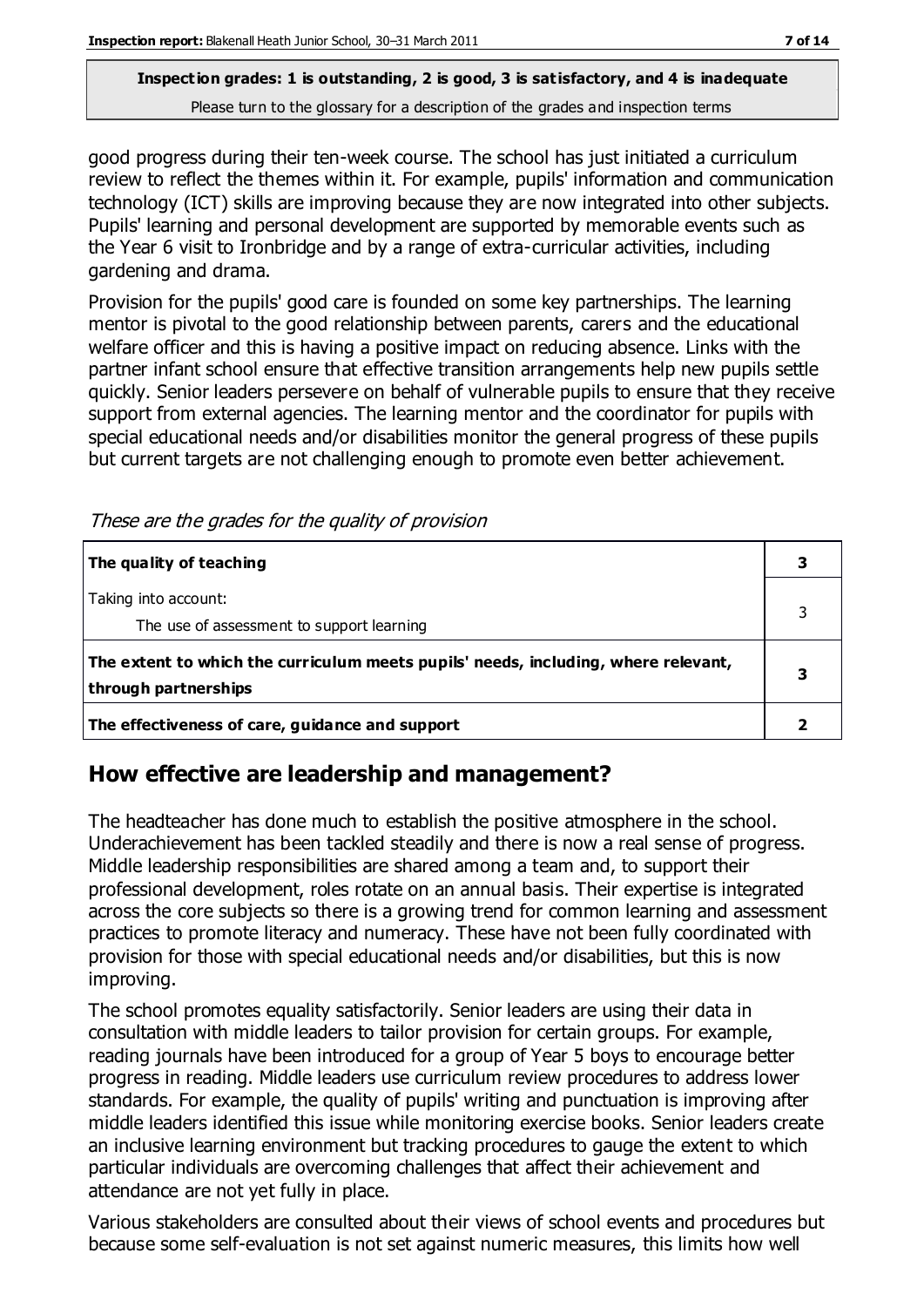improvements can be fine-tuned and evaluated. Teachers receive guidance about improvements in the classroom but these are not always closely linked to pupils' learning and progress so their impact is less convincing. Governance is sound. Members of the governing body work closely with the headteacher and support the work of the school wholeheartedly.

Administrative arrangements to safeguard pupils are meticulous and all staff apply policies consistently so that care is practical as well as kind. There are a number of additional strategies to involve parents and carers in their children's learning including pamphlets that encourage reading and school events about health. Parents and carers acknowledge their overwhelming support for the school and comments on the questionnaire such as 'I couldn't wish for a better junior school for my son' were typical of those received.

Senior leaders have an accurate view of its local context and they are determined that the school inspires a positive approach to education within the community. A new partnership with the local library promotes pupils' access to books but it is too early to gauge the impact on reading. Links with the local Christian Indian radio station are beginning to make pupils more aware of different cultures as well as facilitating wider contacts, for example with an orphanage in India. Other ongoing opportunities for the pupils to develop an understanding of national cultures and religions are less well developed.

| The effectiveness of leadership and management in embedding ambition and driving<br><i>improvement</i>                                                           |                |
|------------------------------------------------------------------------------------------------------------------------------------------------------------------|----------------|
| Taking into account:<br>The leadership and management of teaching and learning                                                                                   | 3              |
| The effectiveness of the governing body in challenging and supporting the<br>school so that weaknesses are tackled decisively and statutory responsibilities met | 3              |
| The effectiveness of the school's engagement with parents and carers                                                                                             | $\overline{2}$ |
| The effectiveness of partnerships in promoting learning and well-being                                                                                           | 3              |
| The effectiveness with which the school promotes equality of opportunity and tackles<br>discrimination                                                           | 3              |
| The effectiveness of safeguarding procedures                                                                                                                     | $\overline{2}$ |
| The effectiveness with which the school promotes community cohesion                                                                                              | 3              |
| The effectiveness with which the school deploys resources to achieve value for money                                                                             | з              |

These are the grades for leadership and management

## **Views of parents and carers**

An above average proportion of parents and carers returned questionnaires. They were nearly all entirely positive about Blakenall Heath and felt that the school keeps their children safe and enables them to enjoy school. They commended the teachers and said that their children are making progress because the school meets their needs. Some parents and carers commented particularly on the way in which the school was able to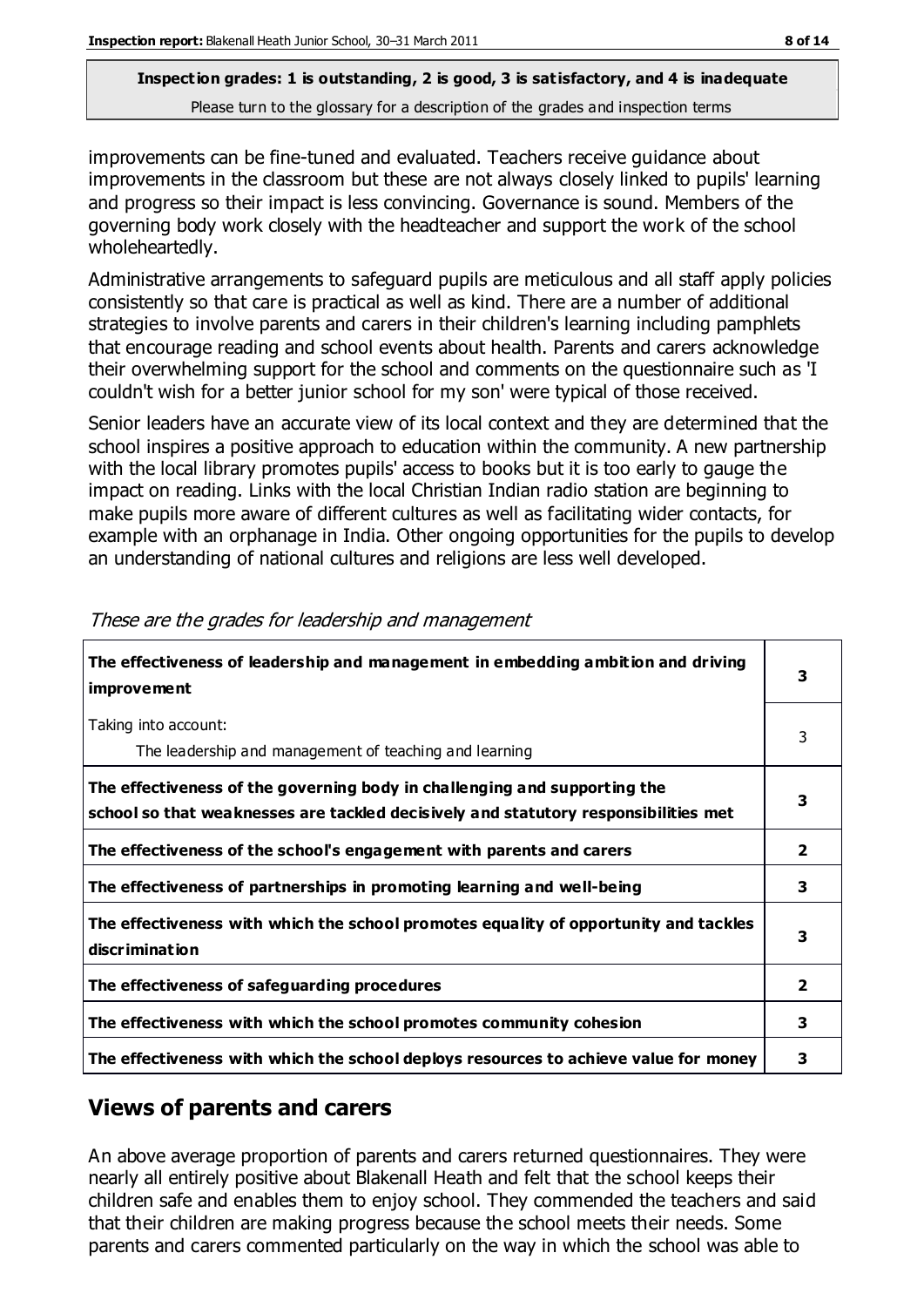#### **Inspection grades: 1 is outstanding, 2 is good, 3 is satisfactory, and 4 is inadequate**

Please turn to the glossary for a description of the grades and inspection terms

identify and then address difficulties especially in writing. Inspectors found the school has good care and safeguarding procedures and generally meets the needs of its pupils.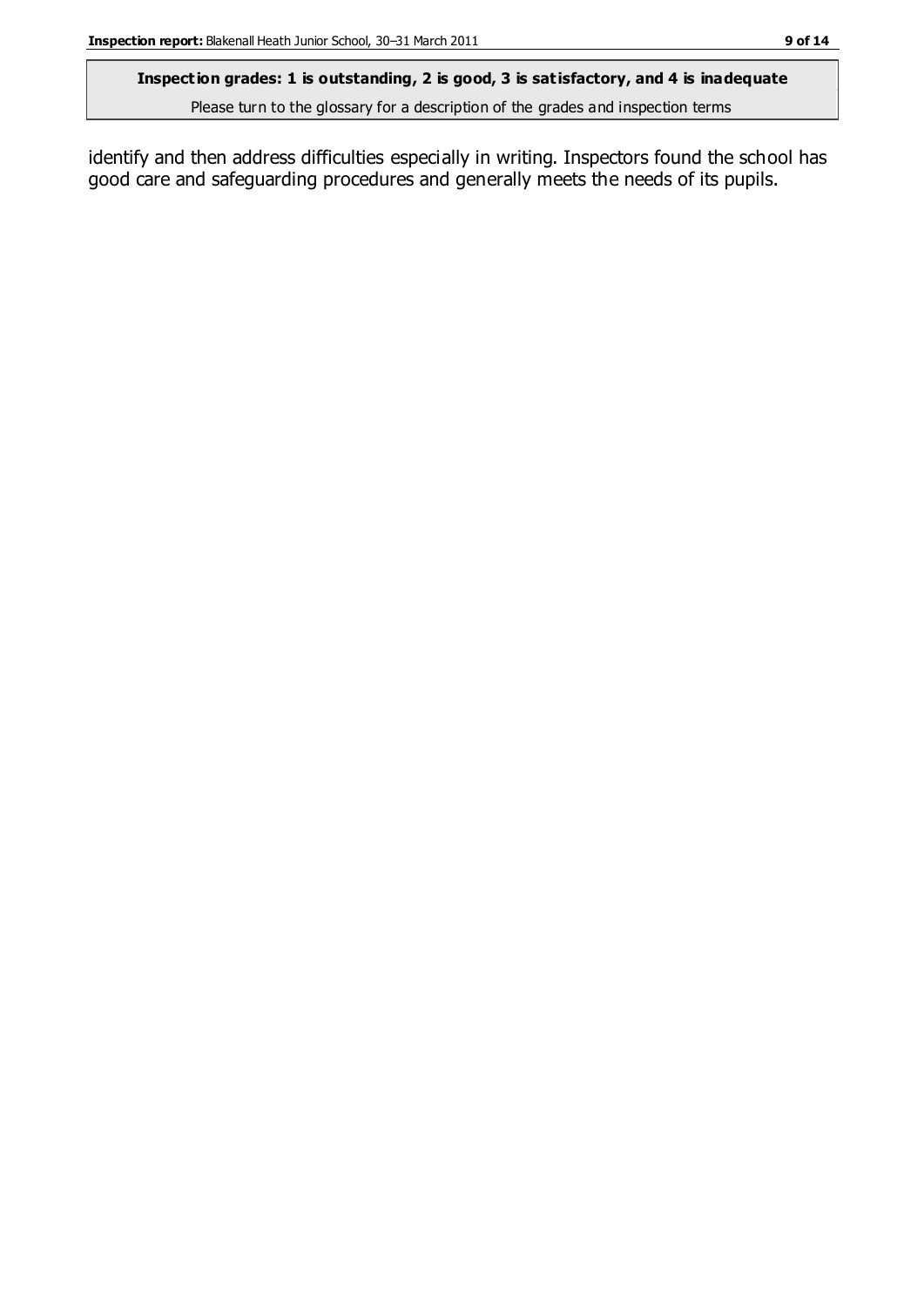#### **Responses from parents and carers to Ofsted's questionnaire**

Ofsted invited all the registered parents and carers of pupils registered at Blakenhall Heath Junior School to complete a questionnaire about their views of the school. In the questionnaire, parents and carers were asked to record how strongly they agreed with 13 statements about the school.

The inspection team received 76 completed questionnaires by the end of the on-site inspection. In total, there are 167 pupils registered at the school.

| <b>Statements</b>                                                                                                                                                                                                                                       | <b>Strongly</b><br>agree |               | <b>Agree</b> |               | <b>Disagree</b> |                | <b>Strongly</b><br>disagree |               |
|---------------------------------------------------------------------------------------------------------------------------------------------------------------------------------------------------------------------------------------------------------|--------------------------|---------------|--------------|---------------|-----------------|----------------|-----------------------------|---------------|
|                                                                                                                                                                                                                                                         | <b>Total</b>             | $\frac{1}{2}$ | <b>Total</b> | $\frac{1}{2}$ | <b>Total</b>    | $\frac{1}{2}$  | <b>Total</b>                | $\frac{1}{2}$ |
| My child enjoys school                                                                                                                                                                                                                                  | 36                       | 47            | 38           | 50            | $\overline{2}$  | 3              | 0                           | $\mathbf 0$   |
| The school keeps my child<br>safe                                                                                                                                                                                                                       | 38                       | 50            | 36           | 47            | $\mathbf{1}$    | 1              | 0                           | $\mathbf 0$   |
| My school informs me about<br>my child's progress                                                                                                                                                                                                       | 34                       | 45            | 38           | 50            | 3               | 4              | $\mathbf 0$                 | $\mathbf 0$   |
| My child is making enough<br>progress at this school                                                                                                                                                                                                    | 35                       | 46            | 40           | 53            | $\mathbf{1}$    | 1              | $\mathbf 0$                 | $\mathbf 0$   |
| The teaching is good at this<br>school                                                                                                                                                                                                                  | 39                       | 51            | 36           | 47            | 0               | 0              | 0                           | $\pmb{0}$     |
| The school helps me to<br>support my child's learning                                                                                                                                                                                                   | 30                       | 39            | 40           | 53            | 3               | 4              | $\mathbf 0$                 | $\mathbf 0$   |
| The school helps my child to<br>have a healthy lifestyle                                                                                                                                                                                                | 29                       | 38            | 45           | 59            | $\mathbf{1}$    | 1              | 0                           | $\pmb{0}$     |
| The school makes sure that<br>my child is well prepared for<br>the future (for example<br>changing year group,<br>changing school, and for<br>children who are finishing<br>school, entering further or<br>higher education, or entering<br>employment) | 30                       | 39            | 42           | 55            | $\mathbf{1}$    | 1              | $\mathbf{0}$                | $\mathbf 0$   |
| The school meets my child's<br>particular needs                                                                                                                                                                                                         | 31                       | 41            | 43           | 57            | 0               | $\mathbf 0$    | $\mathbf 0$                 | $\mathbf 0$   |
| The school deals effectively<br>with unacceptable behaviour                                                                                                                                                                                             | 28                       | 37            | 42           | 55            | 3               | 4              | 0                           | $\pmb{0}$     |
| The school takes account of<br>my suggestions and concerns                                                                                                                                                                                              | 26                       | 34            | 45           | 59            | $\overline{2}$  | 3              | 0                           | 0             |
| The school is led and<br>managed effectively                                                                                                                                                                                                            | 32                       | 42            | 41           | 54            | 3               | $\overline{4}$ | $\mathbf 0$                 | $\mathbf 0$   |
| Overall, I am happy with my<br>child's experience at this<br>school                                                                                                                                                                                     | 36                       | 47            | 39           | 51            | $\mathbf{1}$    | $\mathbf{1}$   | $\mathbf 0$                 | $\mathbf 0$   |

The table above summarises the responses that parents and carers made to each statement. The percentages indicate the proportion of parents and carers giving that response out of the total number of completed questionnaires. Where one or more parents and carers chose not to answer a particular question, the percentages will not add up to 100%.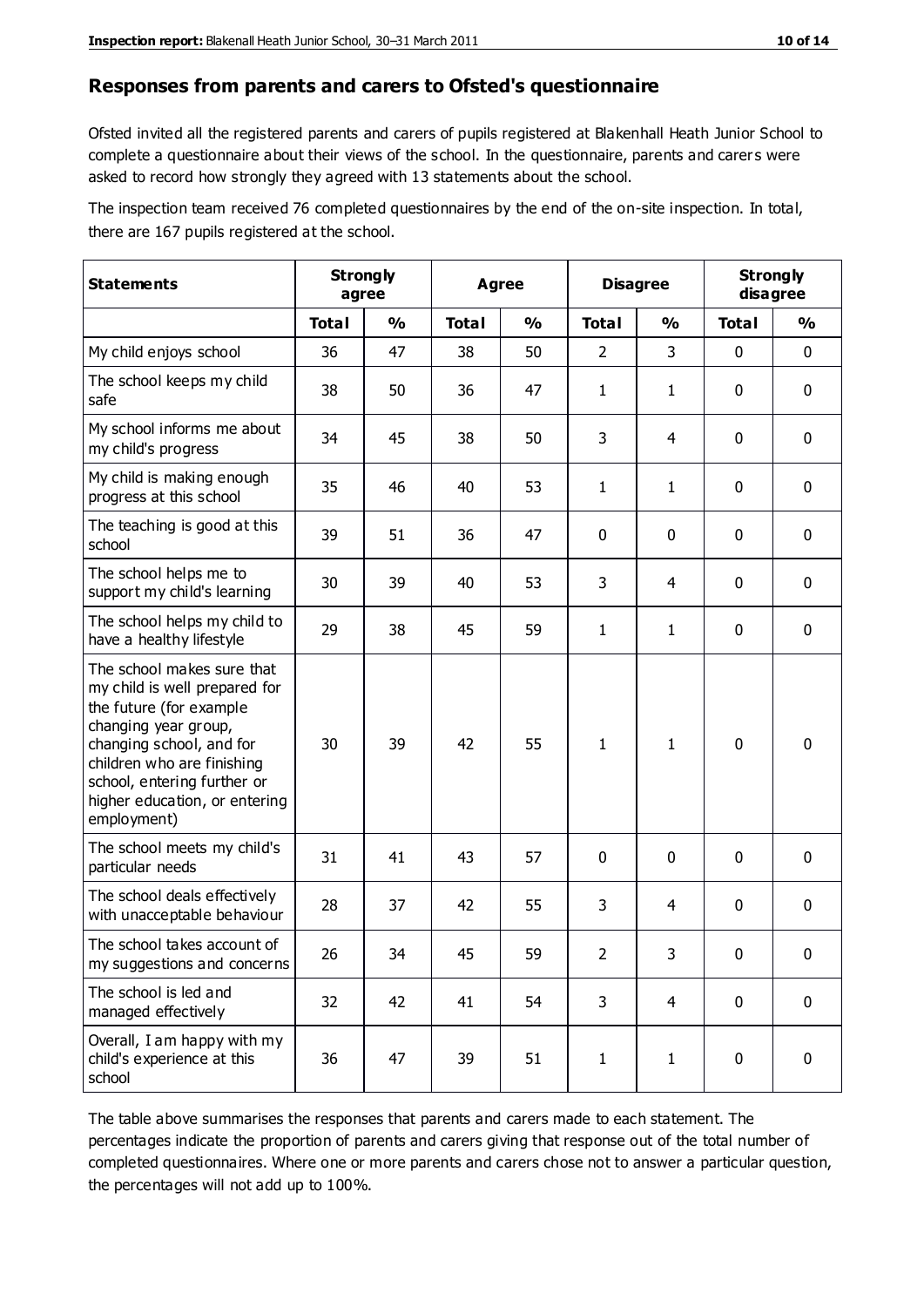## **Glossary**

| Grade   | <b>Judgement</b> | <b>Description</b>                                                                                                                                                                                                            |
|---------|------------------|-------------------------------------------------------------------------------------------------------------------------------------------------------------------------------------------------------------------------------|
| Grade 1 | Outstanding      | These features are highly effective. An outstanding school<br>provides exceptionally well for all its pupils' needs.                                                                                                          |
| Grade 2 | Good             | These are very positive features of a school. A school that<br>is good is serving its pupils well.                                                                                                                            |
| Grade 3 | Satisfactory     | These features are of reasonable quality. A satisfactory<br>school is providing adequately for its pupils.                                                                                                                    |
| Grade 4 | Inadequate       | These features are not of an acceptable standard. An<br>inadequate school needs to make significant improvement<br>in order to meet the needs of its pupils. Ofsted inspectors<br>will make further visits until it improves. |

## **What inspection judgements mean**

## **Overall effectiveness of schools**

|                       | Overall effectiveness judgement (percentage of schools) |      |                     |                   |
|-----------------------|---------------------------------------------------------|------|---------------------|-------------------|
| <b>Type of school</b> | <b>Outstanding</b>                                      | Good | <b>Satisfactory</b> | <b>Inadequate</b> |
| Nursery schools       | 59                                                      | 35   | 3                   | 3                 |
| Primary schools       | 9                                                       | 44   | 39                  | 7                 |
| Secondary schools     | 13                                                      | 36   | 41                  | 11                |
| Sixth forms           | 15                                                      | 39   | 43                  | 3                 |
| Special schools       | 35                                                      | 43   | 17                  | 5                 |
| Pupil referral units  | 21                                                      | 42   | 29                  | 9                 |
| All schools           | 13                                                      | 43   | 37                  | 8                 |

New school inspection arrangements were introduced on 1 September 2009. This means that inspectors now make some additional judgements that were not made previously.

The data in the table above are for the period 1 September 2009 to 31 August 2010 and are consistent with the latest published official statistics about maintained school inspection outcomes (see **[www.ofsted.gov.uk](http://www.ofsted.gov.uk/)**).

The sample of schools inspected during 2009/10 was not representative of all schools nationally, as weaker schools are inspected more frequently than good or outstanding schools.

Percentages are rounded and do not always add exactly to 100.

Sixth form figures reflect the judgements made for the overall effectiveness of the sixth form in secondary schools, special schools and pupil referral units.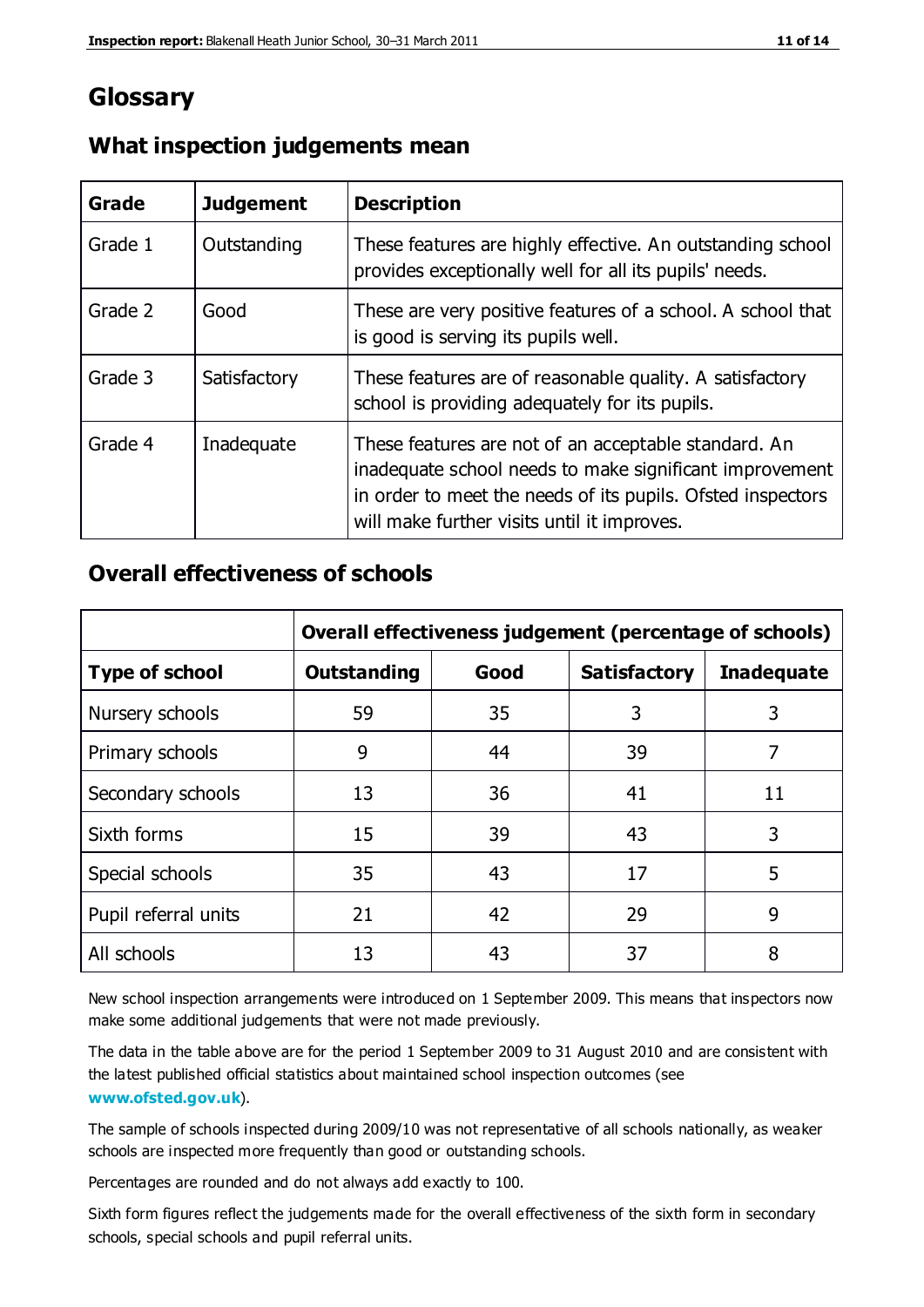## **Common terminology used by inspectors**

| Achievement:               | the progress and success of a pupil in their learning,<br>development or training.                                                                                                                                                           |  |  |
|----------------------------|----------------------------------------------------------------------------------------------------------------------------------------------------------------------------------------------------------------------------------------------|--|--|
| Attainment:                | the standard of the pupils' work shown by test and<br>examination results and in lessons.                                                                                                                                                    |  |  |
| Capacity to improve:       | the proven ability of the school to continue<br>improving. Inspectors base this judgement on what<br>the school has accomplished so far and on the quality<br>of its systems to maintain improvement.                                        |  |  |
| Leadership and management: | the contribution of all the staff with responsibilities,<br>not just the headteacher, to identifying priorities,<br>directing and motivating staff and running the school.                                                                   |  |  |
| Learning:                  | how well pupils acquire knowledge, develop their<br>understanding, learn and practise skills and are<br>developing their competence as learners.                                                                                             |  |  |
| Overall effectiveness:     | inspectors form a judgement on a school's overall<br>effectiveness based on the findings from their<br>inspection of the school. The following judgements,<br>in particular, influence what the over all effectiveness<br>judgement will be. |  |  |
|                            | The school's capacity for sustained<br>improvement.                                                                                                                                                                                          |  |  |
|                            | Outcomes for individuals and groups of pupils.                                                                                                                                                                                               |  |  |
|                            | The quality of teaching.                                                                                                                                                                                                                     |  |  |
|                            | The extent to which the curriculum meets<br>pupils' needs, including, where relevant,<br>through partnerships.                                                                                                                               |  |  |
|                            | The effectiveness of care, guidance and<br>support.                                                                                                                                                                                          |  |  |
| Progress:                  | the rate at which pupils are learning in lessons and<br>over longer periods of time. It is often measured by<br>comparing the pupils' attainment at the end of a key                                                                         |  |  |

stage with their attainment when they started.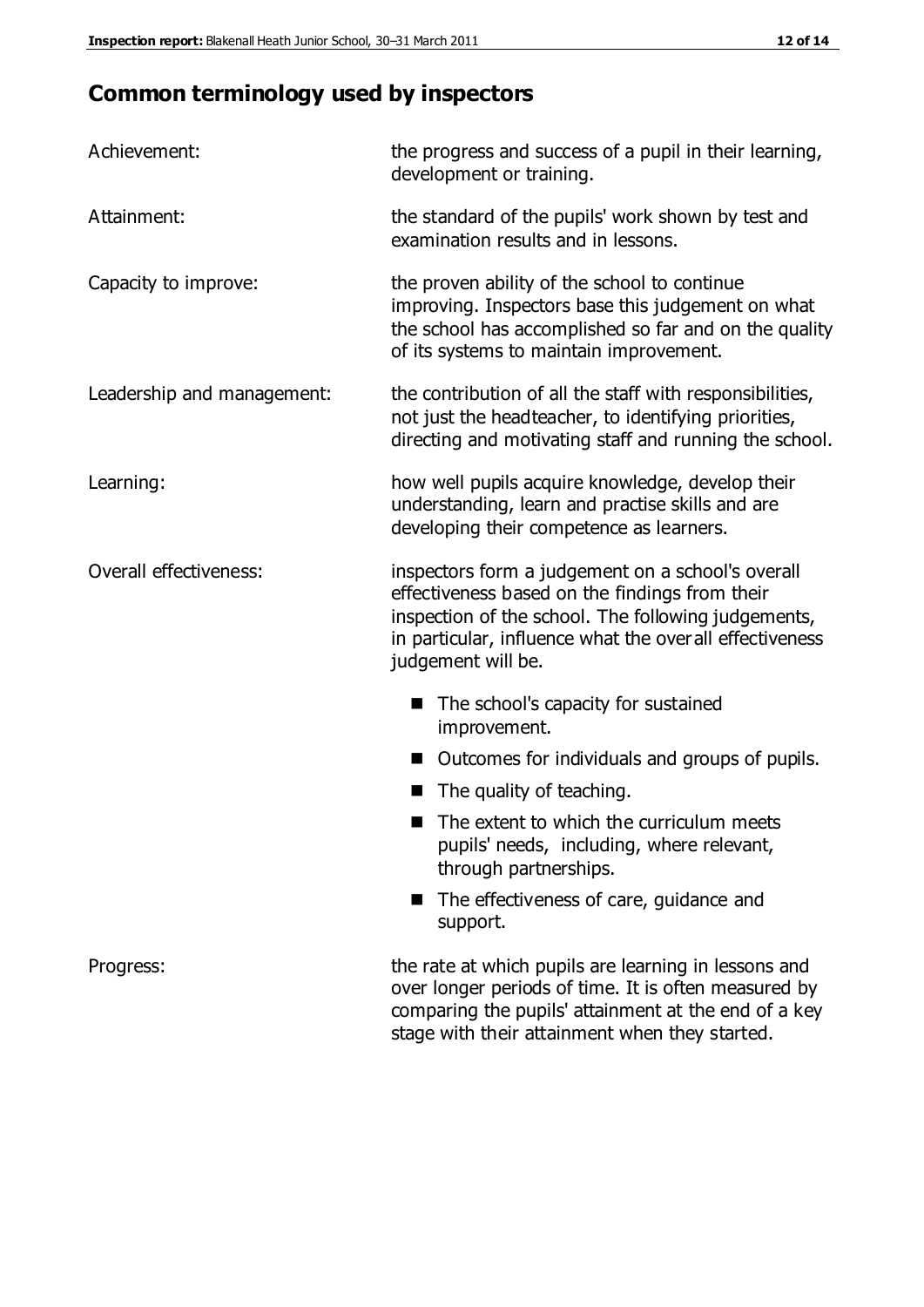## **This letter is provided for the school, parents and carers to share with their children. It describes Ofsted's main findings from the inspection of their school.**

1 April 2011

#### Dear Pupils

#### **Inspection of Blakenall Heath Junior School, Walsall WS3 3JF**

Thank you for your help during the recent inspection of your school. We were all very struck by how polite you were and how you were willing to give your time to talk to us. Your views have been taken into account and we have found that Blakenall Heath Junior School is a satisfactory school. Here are some of the main findings from the report.

- Your school takes care to make sure you are safe and well looked after. You told us that you feel safe and this is something that your parents and carers agreed with.
- You have worked hard to improve attendance because you want to do well.
- Your parents and carers are pleased that you are happy at school.
- You take responsibility seriously and we were impressed by your new house system.
- We thought behaviour was good, even though some of you disagreed in the survey.
- Although standards are lower than is typical, they are rising and you are making satisfactory progress.
- Those of you who come out of lessons for extra help do well in these sessions.
- Your school has made some important changes recently, for example having groups for English and mathematics, and this is beginning to make a difference.

We have asked the teachers to help the school improve further by:

- using information about your progress to set more challenging targets and activities in your lessons
- giving you more detailed feedback so that you know how to improve
- reminding you what you are learning during lessons to check you understand
- sharpening up the way school leaders check on how everyone is doing.

You can help by continuing to do your best at your school.

Yours sincerely

Juliet Jaggs Lead inspector